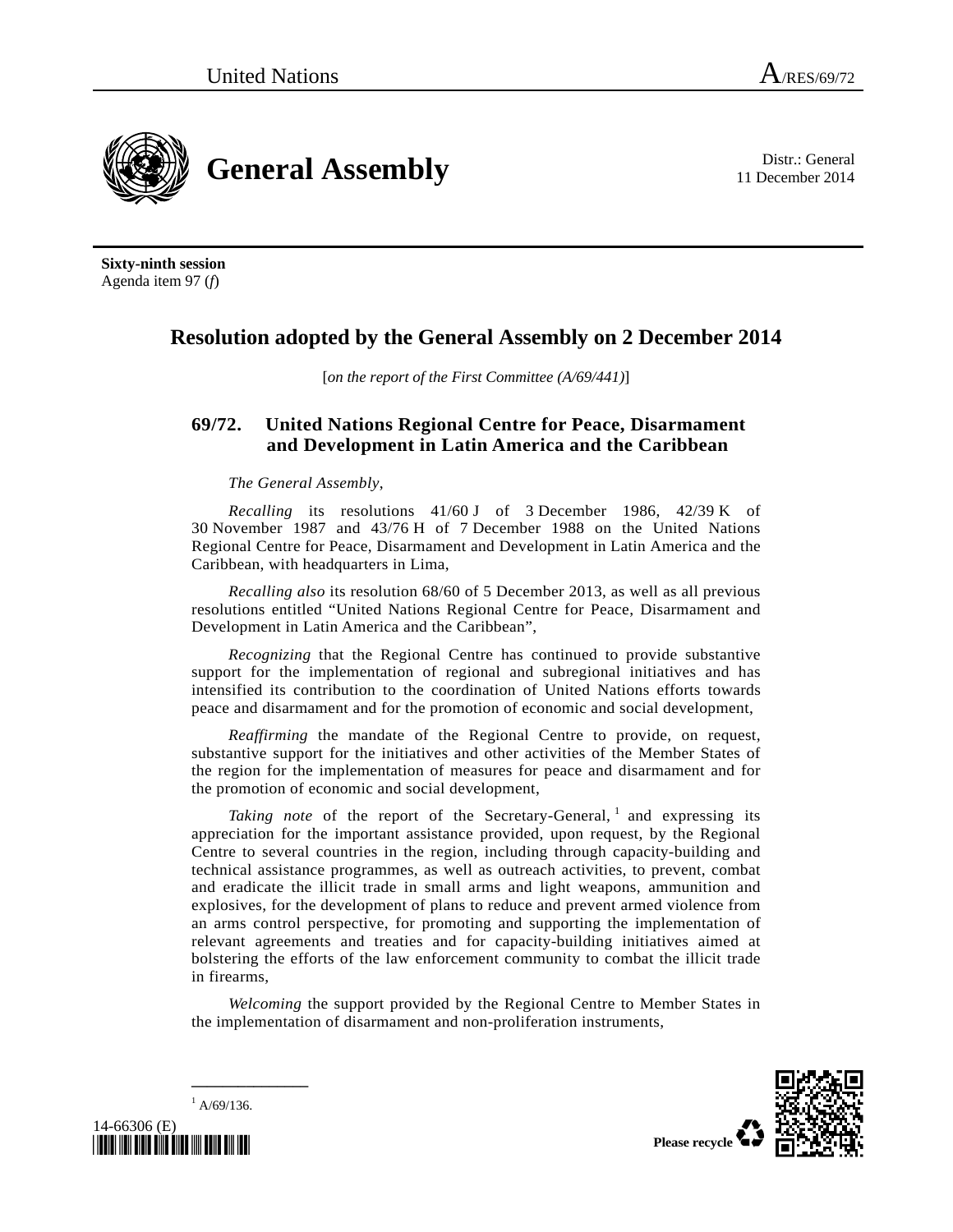*Emphasizing* the need for the Regional Centre to develop and strengthen its activities and programmes in a comprehensive and balanced manner, in accordance with its mandate and in line with the requests for assistance by Member States,

*Welcoming* the ongoing support provided by the Regional Centre to Member States in the implementation of the Programme of Action to Prevent, Combat and Eradicate the Illicit Trade in Small Arms and Light Weapons in All Its Aspects,<sup>2</sup>

*Welcoming also* the assistance provided by the Regional Centre to some States, upon request, in the management and securing of national weapons stockpiles and in the identification and destruction of surplus, obsolete or seized weapons and ammunition, as declared by competent national authorities,

*Welcoming further* the initiative of the Regional Centre to continue to conduct activities in line with efforts to promote the equitable representation of women in all decision-making processes with regard to matters related to disarmament, non-proliferation and arms control, as encouraged in its resolutions 65/69 of 8 December 2010, 67/48 of 3 December 2012 and 68/33 of 5 December 2013,

*Recalling* the report of the Group of Governmental Experts on the relationship between disarmament and development,<sup>3</sup> referred to in General Assembly resolution 59/78 of 3 December 2004, which is of utmost interest with regard to the role that the Regional Centre plays in promoting the issue in the region in pursuit of its mandate to promote economic and social development related to peace and disarmament,

*Noting* that security, disarmament and development issues have always been recognized as significant topics in Latin America and the Caribbean, the first inhabited region in the world to be declared a nuclear-weapon-free zone,

*Emphasizing* the importance of maintaining the support provided by the Regional Centre for strengthening the nuclear-weapon-free zone established by the Treaty for the Prohibition of Nuclear Weapons in Latin America and the Caribbean (Treaty of Tlatelolco), $4$  as well as its efforts in promoting peace and disarmament education,

*Bearing in mind* the important role of the Regional Centre in promoting confidence-building measures, arms control and limitation, disarmament and development at the regional level,

*Recognizing* the importance of information, research, education and training for peace, disarmament and development in order to achieve understanding and cooperation among States,

 1. *Reiterates its strong support* for the role of the United Nations Regional Centre for Peace, Disarmament and Development in Latin America and the Caribbean in the promotion of activities of the United Nations at the regional and subregional levels to strengthen peace, disarmament, stability, security and development among its Member States;

 2. *Expresses its satisfaction* at the activities carried out in the past year by the Regional Centre, and requests the Centre to continue to take into account the proposals to be submitted by the countries of the region for the implementation of the mandate of the Centre in the areas of peace, disarmament and development and

**\_\_\_\_\_\_\_\_\_\_\_\_\_\_\_** 

<sup>2</sup>  *Report of the United Nations Conference on the Illicit Trade in Small Arms and Light Weapons in All Its Aspects, New York, 9–20 July 2001* (A/CONF.192/15), chap. IV, para. 24. 3

 $3$  See A/59/119.

<sup>4</sup> United Nations, *Treaty Series*, vol. 634, No. 9068.